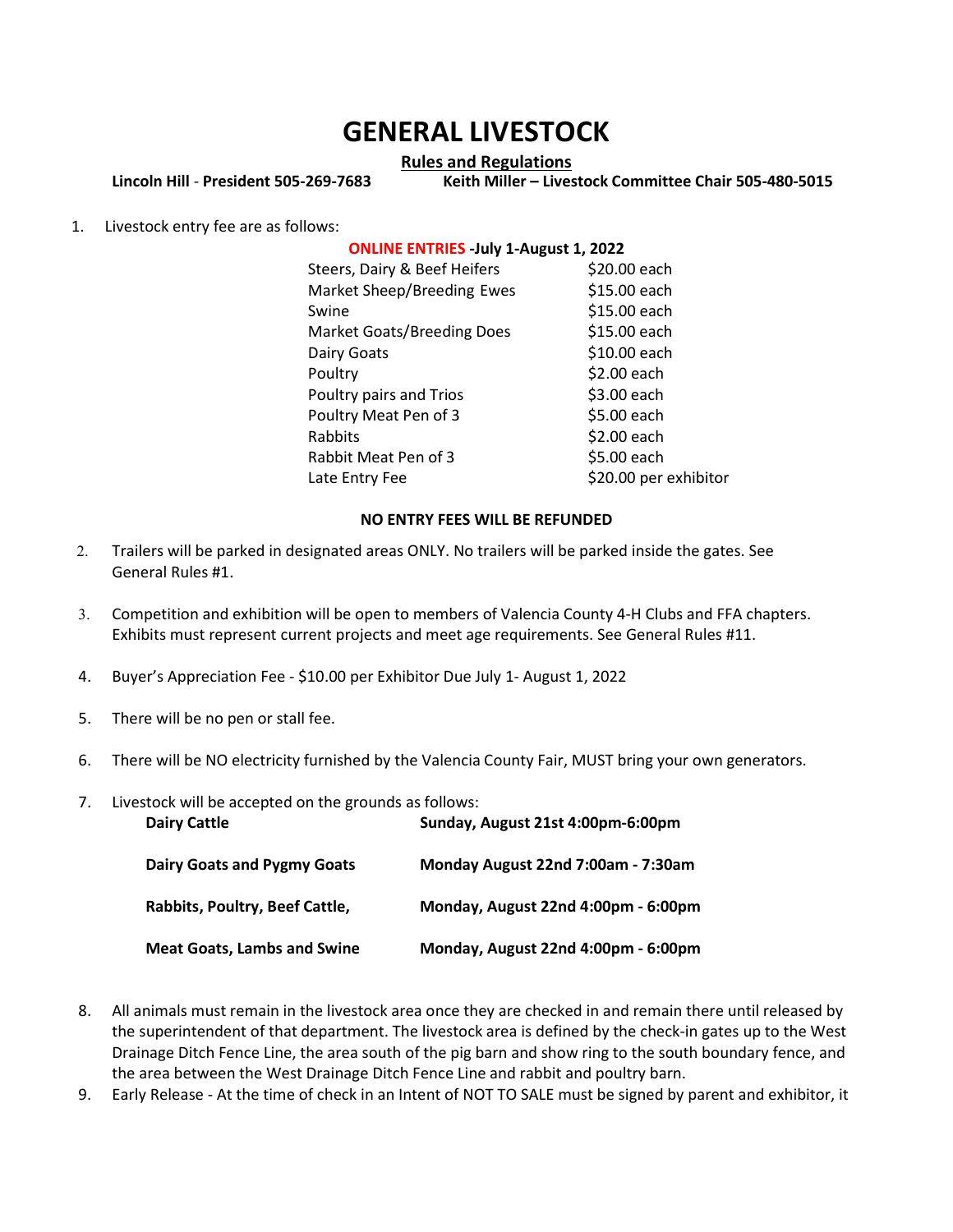will include tag number of animal(s) or description of small animals (poultry and rabbit) to be released 2 hours after the last show on Thursday or when announcement has been made. You will check out with the Livestock chair ONLY and no other animals may leave at the time.

- 10. All animals presented for exhibition shall be free from contagious/infectious diseases and be subject to examination during the fair. Any diseased animal will be removed from the grounds. Fair veterinarian recommendations will be followed.
- 11. Stall, pens and alleys must be kept clean and clear for the convenience of spectators.
- 12. Exhibitors must furnish all water pails and feed pans.
- 13. Any animal deemed by the Livestock Committee as unsafe will not be allowed to show.
- 14. The Superintendent reserves the right to refuse entry of stock for competition that is not in his/her judgment in suitable show condition.
- 15. General Rules and Regulations govern, but Special Rules of each division take precedence over all other rules except New Mexico Livestock Board Rules.
- 16. Livestock exhibitors must provide proof of a (negative) Tuberculosis as applicable per New Mexico Livestock Board Rules.
- 17. Livestock exhibitors must provide proof of a (negative) Brucellosis (bangs) test as applicable per New Mexico Livestock Board Rules.

### ALL ANIMALS MUST MEET NEW MEXICO LIVESTOCK BOARD HEALTH RULES

- 18. Junior exhibitors & representatives will be permitted on the grounds until 10:00 p.m.
- 19. Anyone who desires to file a complaint, see General Rules # 9 to do so.
- 20. National Show Ring Rules of Ethics will be followed.
- 21. Pee Wee shows will include Market Goats, Market Lambs, Market Swine and Bucket Calf. Pee Wee livestock shows will follow the junior livestock showmanship class of their respective species Pee Wee Bucket Calf class will be Saturday. Pee Wee exhibitors may tag and raise their own animal(s) or may show a borrowed animal owned and exhibited by a junior exhibitor. It is the participant's responsibility to make arrangements to borrow livestock. All animals must be tagged and must be compliant with New Mexico Livestock Board of Health Rules. Bucket calves must be born between January 1 and June 1 of the current fair year. Calves must be tagged at the last tag date provided and less than 500 lbs. by the date of the show. Pee Wee show is a participation show only. Animals will not be placed. Awards will be given to all participants. Pee Wee participants must be 5 years old by the date of Livestock Check-in for the current year and must be under the required age of a 4-H Novice. Entry forms and fees must be received by August 1, 2022. Late entries received after August 1, 2022 with a \$20.00 late entry fee.